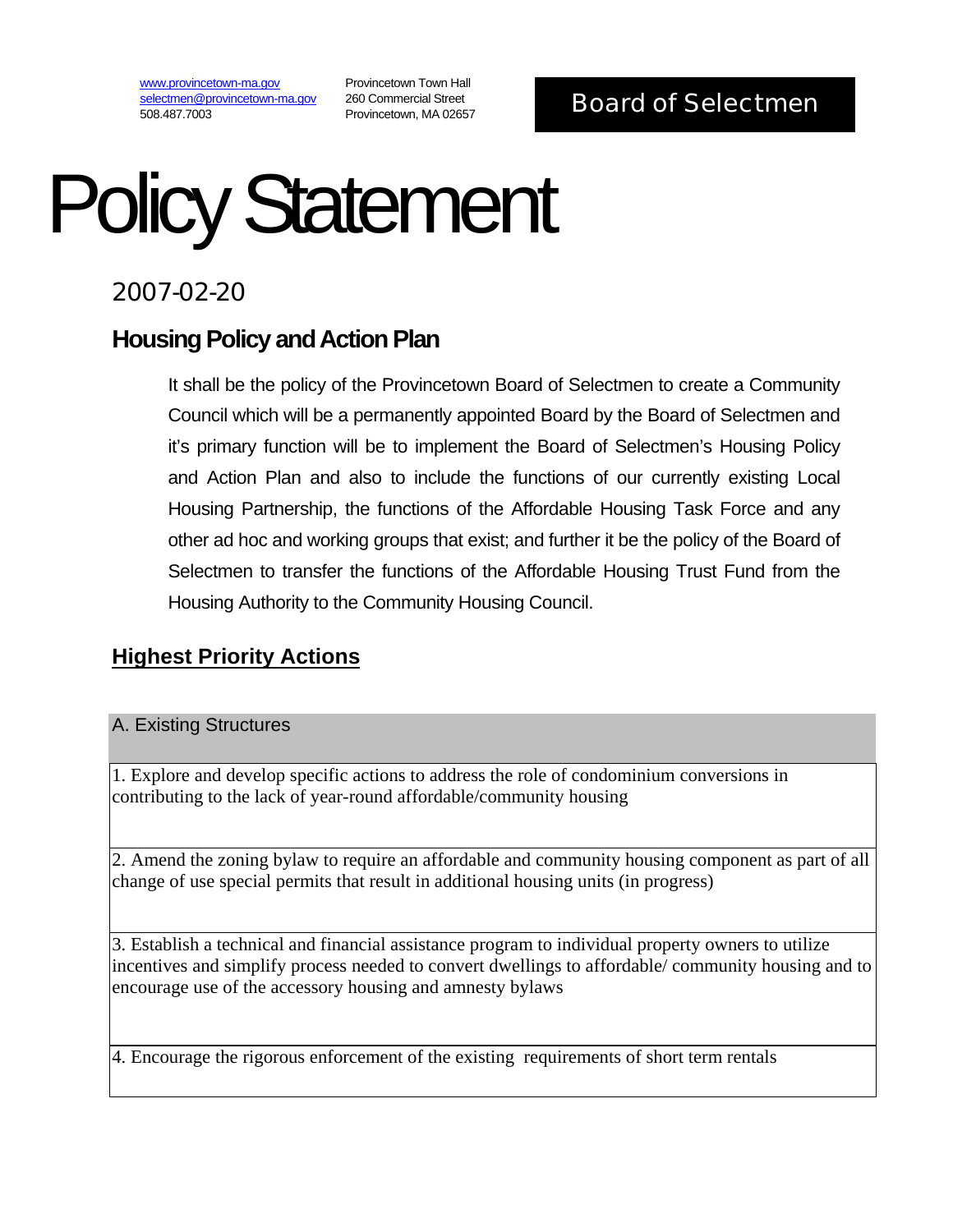## B. New Construction

1. Continue to identify key potential public and private development sites (initial assessment completed; see Appendix A)

2. Continue to actively pursue development of Shank Painter Road (Parcel ID 8-1-4-A-0-R) and DPW Garage (9-1-8-0-E) sites for 40+/- units of affordable/ community housing each

3. Actively explore the development feasibility of the High Priority parcels recommended by the New Construction Work Group (see Appendix A), including the following:

a. Utilize and develop a roughly 3.5 acre portion of the Town's cemetery parcel (12-1-61), leaving a one-acre buffer for future cemetery expansion in order to create 20-35+/- affordable/ community housing units

b. Investigate with the Commonwealth of MA Department of Fisheries & Wildlife to trade one or more town-owned properties (including the .30 acre Sandy Hill parcel (9-1-1-0-E) and the 40.1 acre Clapp Pond parcel (8-1-5-0-E)) for the 3.0 acre parcel off Conwell Street (13-1-27-0-E) and develop 15-20+/- affordable/ community housing units on that property

C. Financing

1. Pursue Town Meeting and MA General Court Approval for a transfer fee equal to 1.5 percent and paid by the seller on the sale of all property, providing that: a) all primary residences be allowed to first exempt from the fee an amount equal to the median price of a home sold in Barnstable County for the previous calendar year (\$360,000 in 2005); b) there be public accountability to insure that the funds collected shall be dedicated effectively to the creation and preservation of affordable/community housing opportunity serving a population earning up to 150 percent of AMI and c) the transfer fee cease ten years after its initial implementation

#### E. Community Support

1. Initiate regular communications and meetings between the various community groups to work together to build trust and support for community housing and economic development actions

2. Communicate community housing activity, needs, and successes on a regular basis through the Banner and the town's website